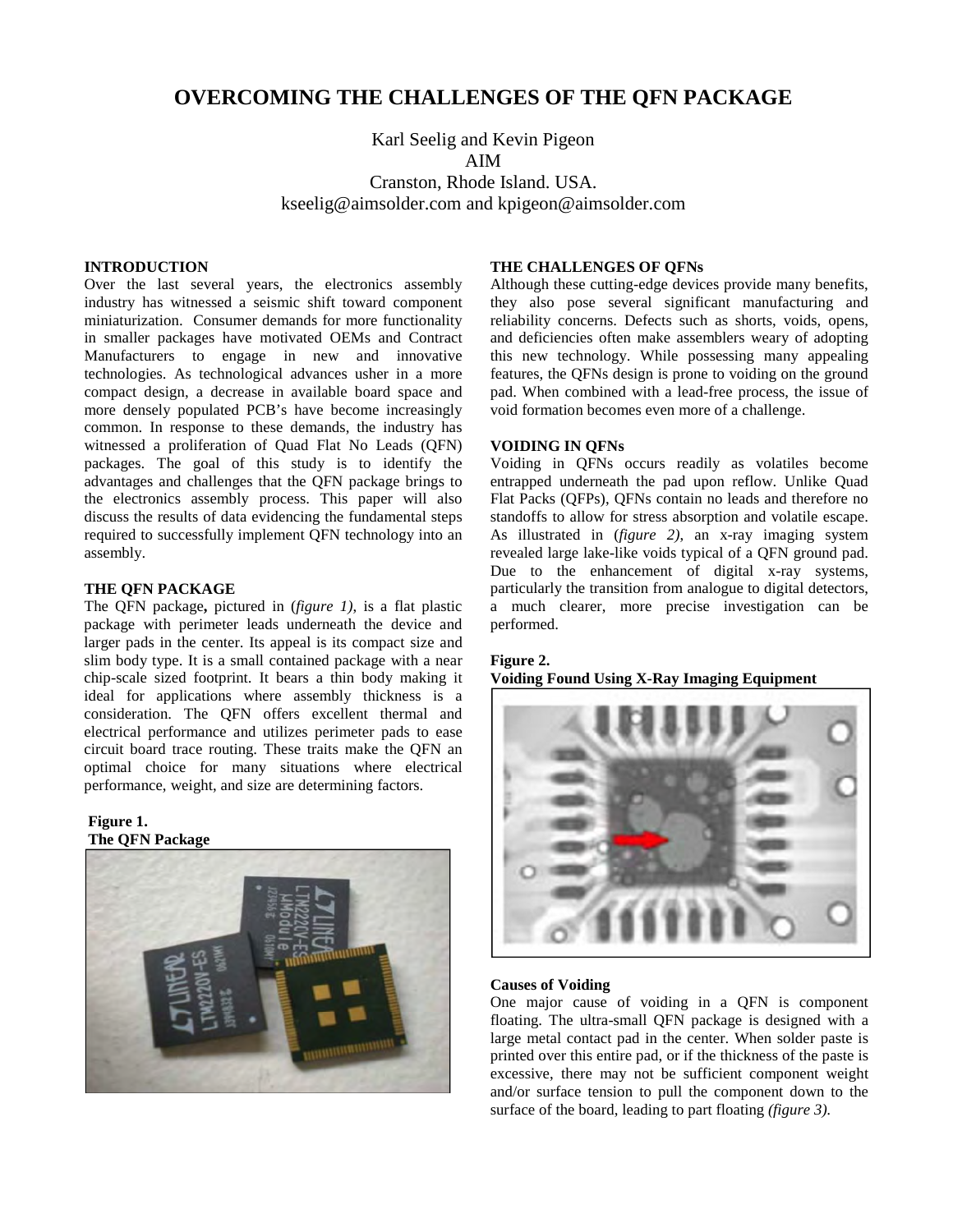When the center pad aperture is large, the paste deposits in this area may be higher than the smaller pads along the edges of the QFN. With the paste deposits in the center being too high (relative to the perimeter pads), the component may not solder to the edge pads *(figure 3).* This increased volume of solder in the center may also cause the QFN to tilt to one side during reflow and pull out of the opposite side leaving an open along the edge which results in the lifting of the component.

### **Figure 3. QFN Floating and QFN Stabilized with Solder Paste Reduction**



While this is essentially component floating, it often is mistaken for Head-in-Pillow. To prevent component floating, it is necessary to reduce the volume of solder paste printed on the center pad of the QFN to less than 100% coverage.

The stencil aperture should be broken down into a series of smaller pads, which reduces coverage from between 50- 80% of the pad area. This will not only reduce floating of the device, but also the potential for voiding, splattering, and out-gassing. Guidelines for stencil aperture reduction are further discussed in this paper.

#### **Methods to Minimize Voiding: Adding Vias**

The best method of alleviating ground pad voids is modification within the design stage. In many instances, adding via to the pad and/or making a divided, grid-type ground pad will reduce voiding. The via will allow for outgassing of volatiles reducing the formation of voids.

Unfortunately, this option is not available to most contract manufacturers as board design has been fixed and cannot be modified. Since profiling alone has minimal impact on voiding, modifications in aperture reduction, aperture (stencil) design, stencil thickness, and placement/pad design are options.

# **Aperture Reductions**

A variety of designs and percent reductions were utilized to test the effectiveness of decreased aperture size. The most consistent and overall favorable results were achieved utilizing a 30-50% reduction with a window pane reduction design (*figure 4*) versus 100% coverage. Typical solder paste coverage prior to reflow was 50-80%. Reduction designs may be dependent on the type of assembly being manufactured. It may be necessary to mask or plug vias in order to prevent solder from flowing inside the via during reflow. Another strategy that can be employed is a grid of solder mask on the ground pad that contains voids and allows for some outgassing.

 **Figure 4. Window Pane Reduction Design** 



Pictured below in *(figure 5)* is the AIM Technical Development Center QFN Test Assembly Part Number PCB2009-AIM, which was designed in partnership with Practical Components. The corresponding illustration in *(figure 6)* shows various aperture designs that have been tested and show positive results in reducing large lake-like voids.

#### **Figure 5. AIM QFN Test Assembly Part Number PCB2009-AIM**

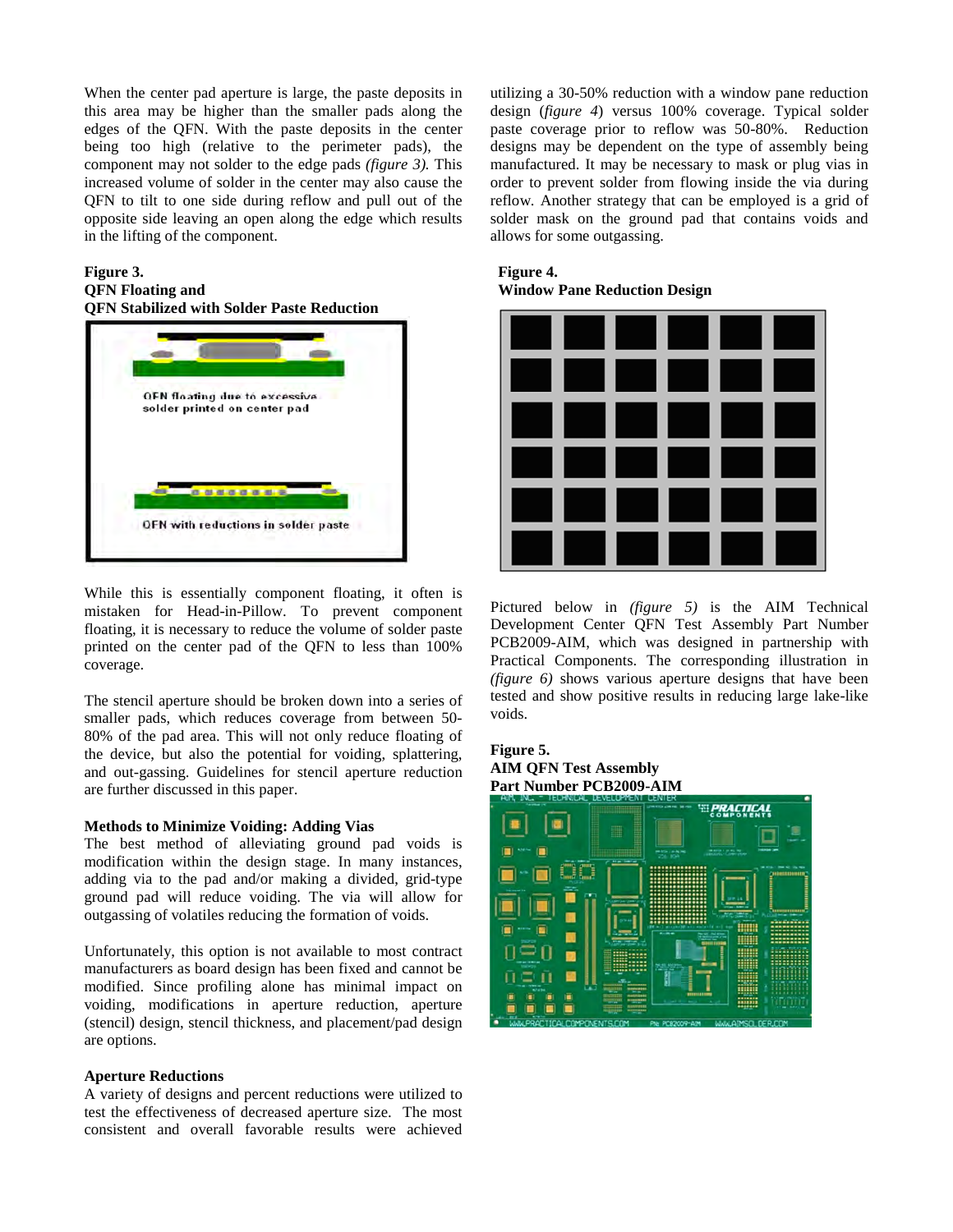**Figure 6. Aperture Designs** 



Based on the statistics shown below in (*figure 7),* some aperture designs have a bigger impact than others. There is not a direct relationship between the percent reduction of paste deposit and voiding. It appears that paste reduction and specific geometries have a positive effect on voiding volume and shape.

Aperture based on percent of paste compared to 100% is:

| A. 57.26 | I. 58.82 | 0.42.96  |
|----------|----------|----------|
| B. 47.14 | J. 56.78 | R. 43.20 |
| C. 85.62 | K. 77.80 |          |
| D. 84.06 | L. 76.93 |          |
| E. 38.10 | M.75.76  |          |
| F. 52.97 | N. 78.10 |          |
| G. 59.08 | O. 48.69 |          |
| H. 46.79 | P. 34.85 |          |
|          |          |          |

*Note*: Aperture design with proper reduction and geometry helps to eliminate voids. There is a large variation in volume of solder paste on these different geometries.

- E. 38.10%
- F. 52.97%
- I. 58.82 %
- M. 75.76 %

The resulting chart below *(figure 7)* shows the percentage of the void identified to each aperture change.

**Figure 7. % of the Void Identified to Each Aperture Change** 



# **Stencil Thickness**

It was determined in most cases that a 4 mil stencil offered significant improvement in voiding over a 5 mil stencil. Nevertheless, it is important to note that reducing stencil thickness can have a negative impact on solder connections on the I/O pads.

# **Placement and Pad Design**

Even and consistent placement pressure as well as depth is imperative to successful QFN soldering. The component should be under tension on all sides to aid soldering. Moving the pads slightly outward 15-20% will help maintain tension and allow for some outgassing (*figure 8*). Pads should not be "necked down" (narrowed) under the component for single row QFNs. This will allow for proper flow and ensure that the traces do not fail during thermal cycling.

### **Figure 8.**

# **Pad Placed Slightly Outward (15-20%)**